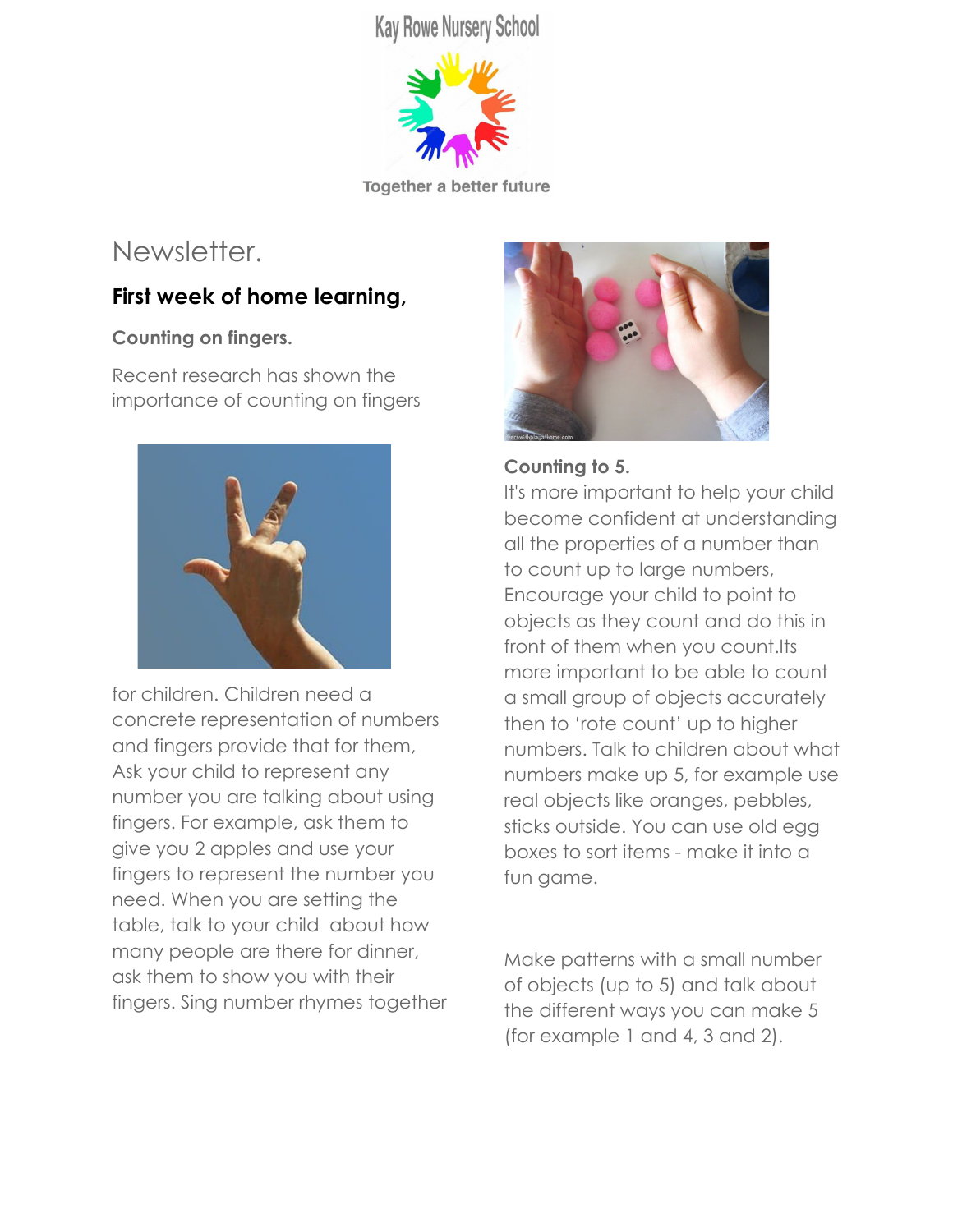**Treasure Hunt at home.**You could do a number treasure hunt at home hide some toys or healthy treats (apples or tangerines) around the house or garden then send your child to find them. Count the things they find together.

## **Putting away the Shopping.**



Get the children to help you sort out a cupboard or put away your shopping - show them how tins are different to boxes - tins roll - boxes don't - they have different properties. You will be helping your child to learn about 3D shapes.

## **Setting table**



Get your child to help setting the table. Ask them how many people there are for dinner and then get them to put out plates and knives and forks. Play a 'sabotage' game - for example give them 4 plates and 5 knives and forks.

# See if they spot the mistake!

#### **Sorting Washing**



Ask your child to help you sort the washing - this is a really good maths activity. You can match up socks, sort clothes into big and small, look at the patterns on clothes.

#### **Surveys**

| opple        |  |
|--------------|--|
| benana       |  |
| peach        |  |
| orange       |  |
| strawberries |  |
| pear         |  |
| grapes       |  |
| other        |  |

Help your child do a survey - they have been really enjoying doing these in nursery. They can ask people in the house about their favourite fruit, hair colour, favourite book - there are lots of options. Encourage them to ask everyone then look at it afterwards together to discuss the results "Which is the family's favourite fruit and how do we know etc.."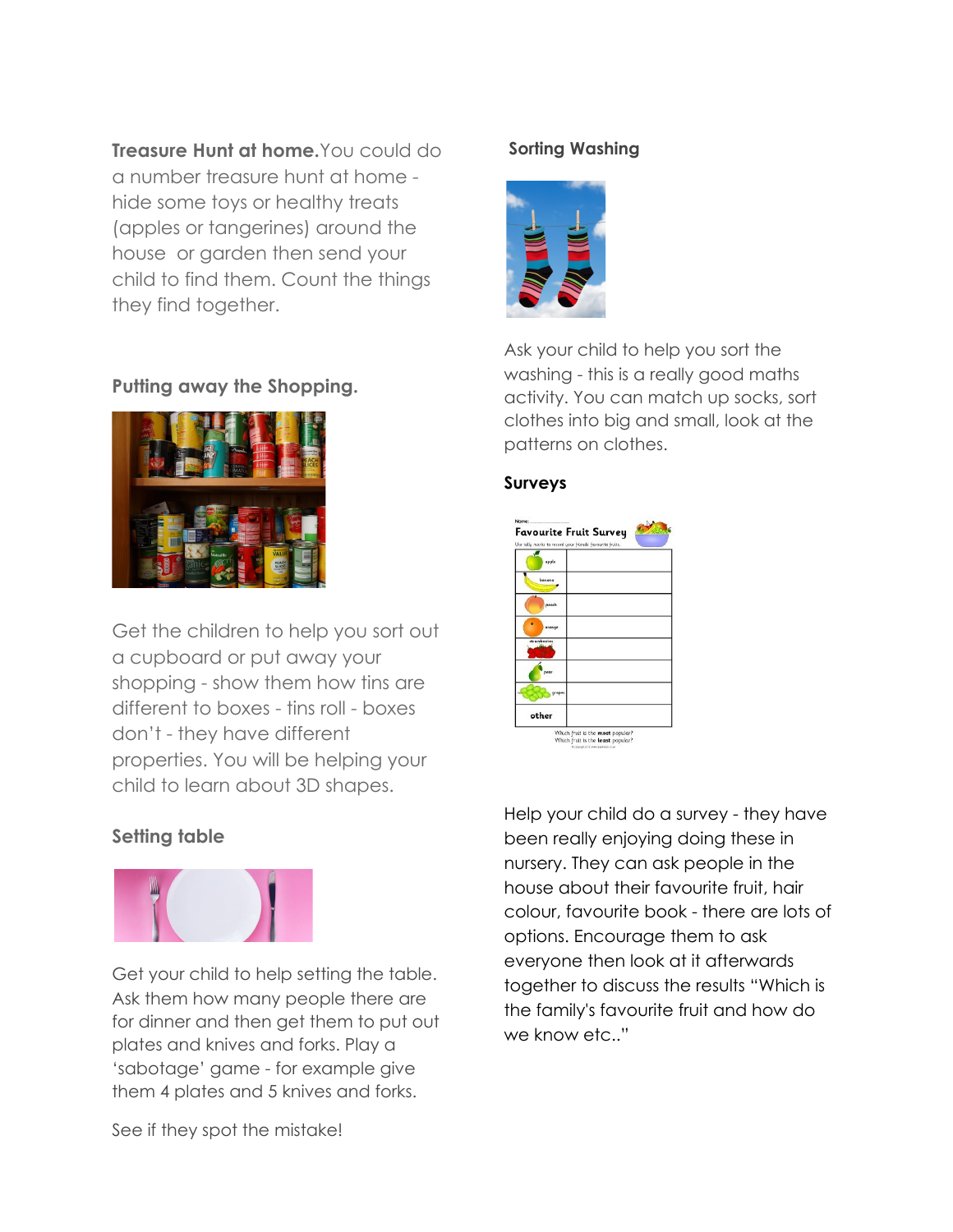### **Have a family picnic.**

Lay out a blanket in the living room or garden. Can children make sure everyone has a plate, fork, spoon, cup? How many do we need all together? Give your child a selection of food and ask them to share it fairly between everyone? If there is one left over what could we do?



### **Play a family board game**

Play a game together. Talk about taking turns and playing fairly. Dice games will support your child's number recognition. You could use a spinner with numerals on to help develop numeral recognition. If you don't have a spinner you could make one using an old cereal box and a split pin.

### **Cooking**

Cooking is a brilliant maths activity. Get your child to help you make a



sandwich - this involves lots of maths For example

Working out who in the house wants a sandwich and which kind of sandwich they want - you could use a tally/survey sheet for this.

Spreading butter on bread - you can discuss sides, corners and covering the bread to the edges.

Discussing what filling you might have and then preparing it - talking about the shapes of fruit or vegetables you might put in - cucumber is good for talking about circles.

Putting the sandwich together and cutting it involves lots of discussion about the whole, halves and quarters! This is real everyday maths which will mean much more to the children than worksheets.

### **How to ask Questions.**



When you ask your child questions try to make them meaningful, for example if you know your child knows their colours do not keep asking them what colour something is. If they don't know their colours do some painting or colouring together and talk about the colours you are using for example "I'm going to use yellow for the sun and blue for the sky". Namer colours of clothes as you help your child dress "Let's put on your green jumper today, look I have a green shirt on, we are matching". It is the same with counting, if your child is not confident at counting yet then model counting to them. Do not put them on the spot and ask them to count. Do it together or count in front of them "I need 3 onions, can you help me count them?" If your child feels under pressure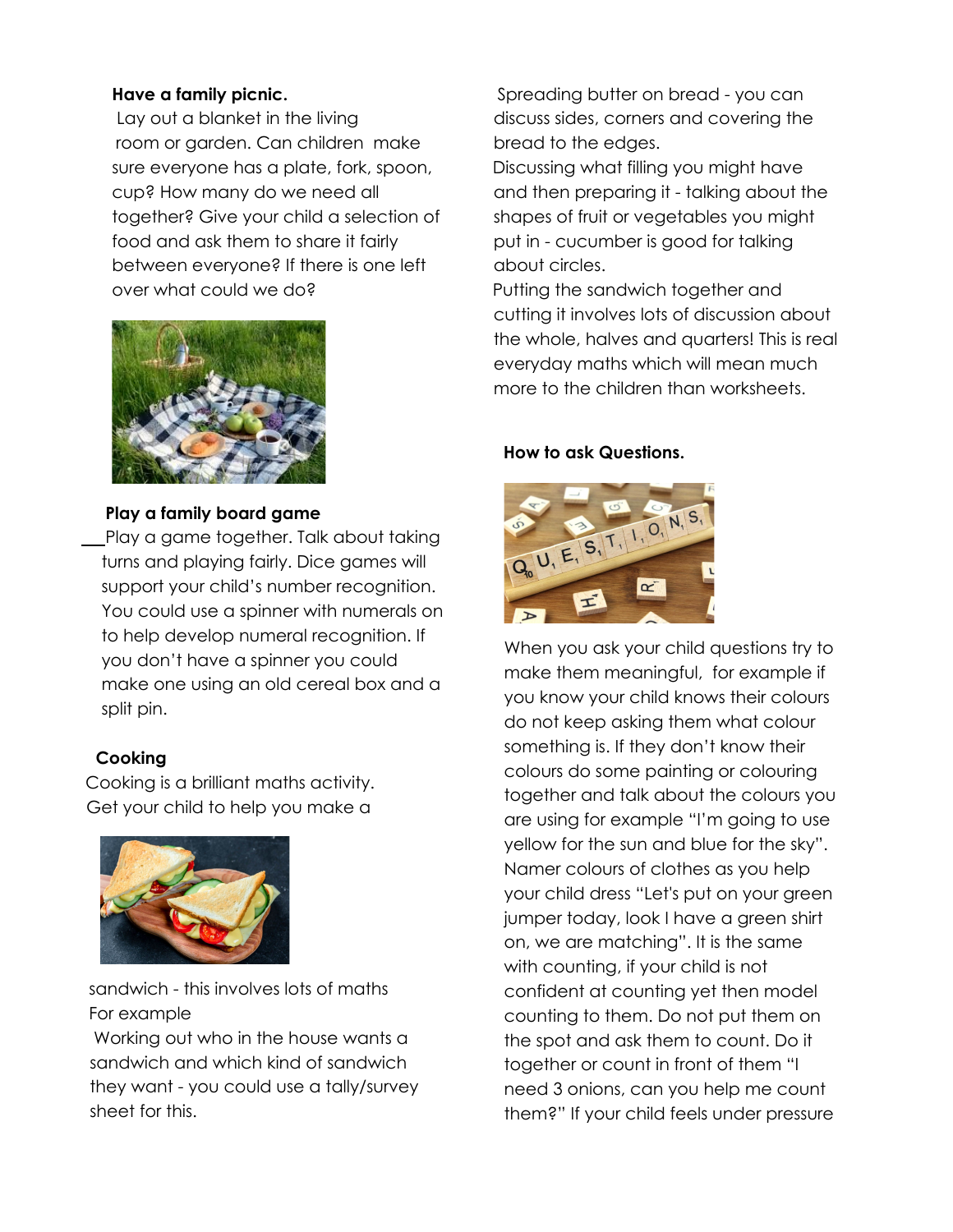to answer something they are unsure about it will make them feel anxious, It often works better to put "I wonder… at the start of questions for example "I wonder how many blocks you will use to build your tall tower"

#### **Working Memory**

Lots of recent research shows how important it is for children to reflect on what they have learnt in order to actually process the learning. For example if you have made a sandwich together see if they can describe what they did to someone else in the family later or show a sibling how to do the same thing.

If you have shared a story together see if they can retell the story to you later or the next day. Lots of you will be communicating with family via skype, facetime etc - see if children can talk to family members about their day and support them to describe what they have been doing.

### **Useful Websites to help support learning at home**

#### **<https://craftulate.com/art-with-kids/>**

Homemade games like cardboard tube cars,DIY marble run etc,

Fine motor activities for children with additional needs.

Play recipes e.g. sensory play with things from home. Art activities

### [www.theempowerededucatoronline.co](http://www.theempowerededucatoronline.com/) [m](http://www.theempowerededucatoronline.com/)

DIY Geo boards from wooden stumps great idea at home or school, How to attract bugs and insects in your

garden,

Growing with children -sensory plant tower

#### [www.letsplaykidsmusic.com](http://www.letsplaykidsmusic.com/)

Reading stories that are really familiar with adding music and instruments that you can make at home.,

Integrating simple songs and movement to storytelling.

<http://www.lovemybooks.co.uk/> - lots of ideas for fun, creative, reading activities at home.

Family [review](http://www.lovemybooks.co.uk/family-review-panel) panel -good platform for families to share read together and share good ideas and experiences.

#### Kid's poems and stories with [Michael](https://www.youtube.com/MichaelRosenOfficial)

[Rosen](https://www.youtube.com/MichaelRosenOfficial) - something for our young readers to share with their older siblings listening to his great stories and poems.

Nick [Sharrat's](http://nicksharratt.com/) website- list of his books and a closer look at himself as an author, his work studio and drawing tips

### Rob [Biddulph](https://twitter.com/RobBiddulph) on Twitter

#### [CBeebies](https://www.bbc.co.uk/cbeebies/stories) storytime **CBeebies radio** -

lovely stories to listen to 'Dukulele, Duke in space, Duke and the dinosaurs".

## [Power of Pictures Authors and](https://clpe.org.uk/powerofpictures/authors-and-illustrators) [illustrators](https://clpe.org.uk/powerofpictures/authors-and-illustrators)- Great to use our tales toolkit

[The big list of children's authors](https://www.weareteachers.com/virtual-author-activities/) [doing online readalouds and](https://www.weareteachers.com/virtual-author-activities/) [activities](https://www.weareteachers.com/virtual-author-activities/)